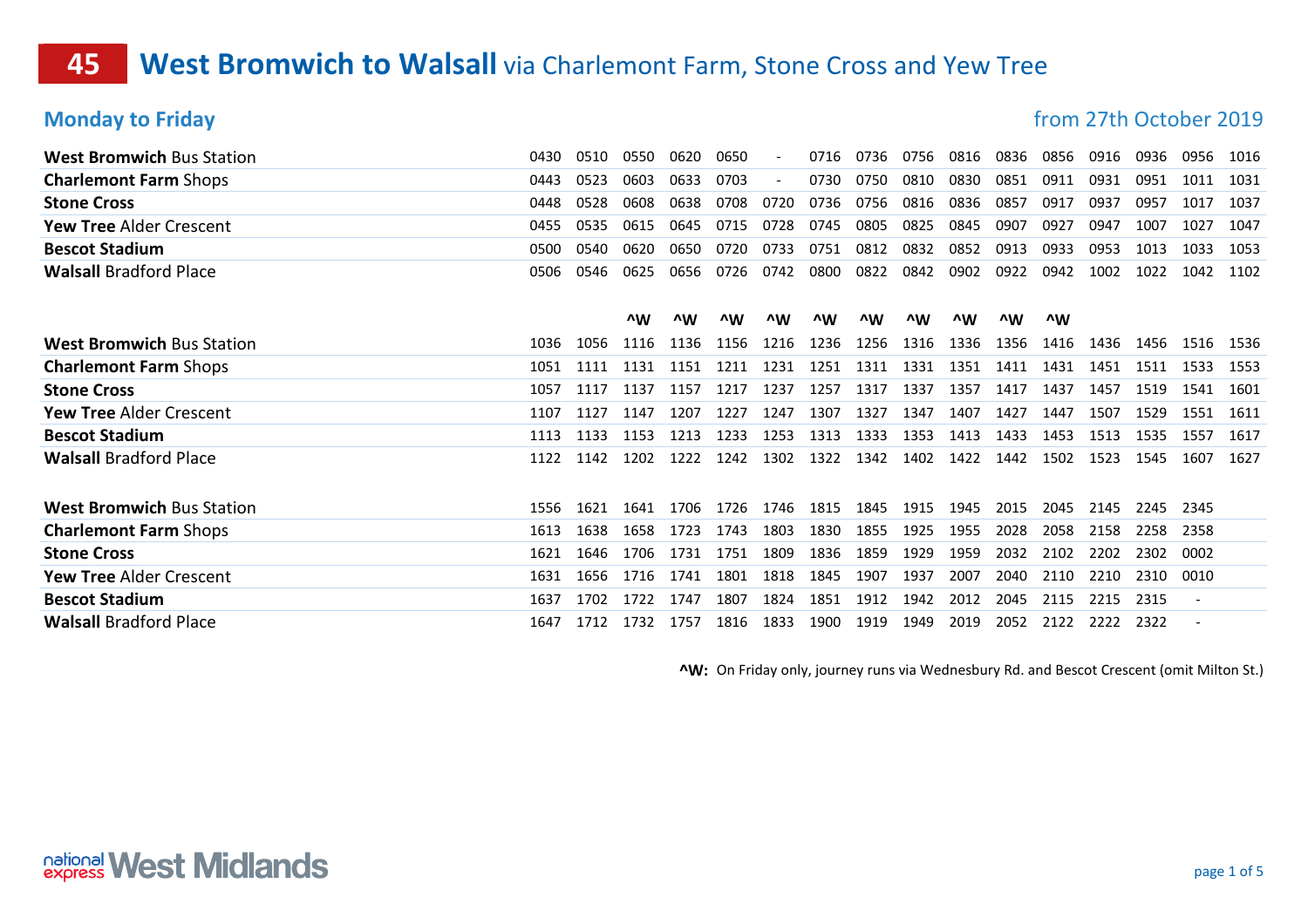## **45 Walsall to West Bromwich** via Yew Tree, Stone Cross and Charlemont Farm

**Monday to Friday matrice 2019 Monday to Friday from 27th October 2019** 

| <b>Walsall Bradford Place</b>    | 0510 | 0550 | 0625 | 0645 | 0704 | 0727 | 0745 | 0804 | 0825 | 0845 | 0904   | 0925 | 0945 | 1004 | 1025 | 1045 |
|----------------------------------|------|------|------|------|------|------|------|------|------|------|--------|------|------|------|------|------|
| <b>Bescot Stadium</b>            | 0516 | 0556 | 0631 | 0652 | 0712 | 0735 | 0753 | 0813 | 0833 | 0853 | 0912   | 0933 | 0952 | 1012 | 1032 | 1052 |
| Yew Tree Alder Crescent          | 0521 | 0601 | 0636 | 0658 | 0720 | 0741 | 0759 | 0819 | 0839 | 0859 | 0918   | 0939 | 0958 | 1018 | 1038 | 1058 |
| <b>Stone Cross</b>               | 0530 | 0610 | 0645 | 0708 | 0730 | 0751 | 0809 | 0829 | 0849 | 0909 | 0928   | 0949 | 1008 | 1028 | 1048 | 1108 |
| <b>Charlemont Farm Shops</b>     | 0535 | 0615 | 0650 | 0713 | 0736 | 0757 | 0815 | 0835 | 0855 | 0914 | 0933   | 0954 | 1013 | 1033 | 1053 | 1113 |
| <b>West Bromwich Bus Station</b> | 0544 | 0624 | 0701 | 0724 | 0750 | 0811 | 0830 | 0850 | 0910 | 0928 | 0948   | 1009 | 1028 | 1048 | 1108 | 1128 |
|                                  |      |      |      |      |      |      |      |      |      |      |        |      |      |      |      |      |
|                                  |      |      | ^W   | ^W   | ^W   | ^W   | ^W   | ^W   | ^W   | ^W   | $\sim$ | ^W   |      |      |      |      |
| <b>Walsall Bradford Place</b>    | 1104 | 1125 | 1145 | 1204 | 1225 | 1245 | 1304 | 1325 | 1345 | 1404 | 1425   | 1445 | 1504 | 1527 | 1549 | 1614 |
| <b>Bescot Stadium</b>            | 1112 | 1132 | 1152 | 1212 | 1232 | 1252 | 1312 | 1332 | 1352 | 1412 | 1432   | 1452 | 1514 | 1536 | 1558 | 1623 |
| <b>Yew Tree Alder Crescent</b>   | 1118 | 1138 | 1158 | 1218 | 1238 | 1258 | 1318 | 1338 | 1358 | 1418 | 1438   | 1458 | 1521 | 1543 | 1605 | 1630 |
| <b>Stone Cross</b>               | 1128 | 1148 | 1208 | 1228 | 1248 | 1308 | 1328 | 1348 | 1408 | 1428 | 1448   | 1508 | 1531 | 1553 | 1615 | 1640 |
| <b>Charlemont Farm Shops</b>     | 1133 | 1153 | 1213 | 1233 | 1253 | 1313 | 1333 | 1353 | 1413 | 1433 | 1453   | 1514 | 1537 | 1559 | 1621 | 1646 |
| <b>West Bromwich Bus Station</b> | 1148 | 1208 | 1228 | 1248 | 1308 | 1328 | 1348 | 1408 | 1428 | 1448 | 1508   | 1529 | 1552 | 1614 | 1636 | 1701 |
|                                  |      |      |      |      |      |      |      |      |      |      |        |      |      |      |      |      |
| <b>Walsall Bradford Place</b>    | 1634 | 1654 | 1719 | 1740 | 1800 | 1823 | 1853 | 1923 | 1953 | 2023 | 2053   | 2123 | 2223 | 2323 |      |      |
| <b>Bescot Stadium</b>            | 1643 | 1703 | 1728 | 1749 | 1808 | 1831 | 1901 | 1930 | 2000 | 2029 | 2059   | 2129 | 2229 | 2329 |      |      |
| Yew Tree Alder Crescent          | 1650 | 1710 | 1735 | 1756 | 1814 | 1837 | 1907 | 1936 | 2005 | 2034 | 2104   | 2134 | 2234 | 2334 |      |      |
| <b>Stone Cross</b>               | 1700 | 1720 | 1745 | 1806 | 1823 | 1846 | 1916 | 1945 | 2013 | 2042 | 2112   | 2142 | 2242 | 2342 |      |      |
| <b>Charlemont Farm Shops</b>     | 1706 | 1726 | 1751 |      | 1828 | 1851 | 1921 | 1950 | 2017 | 2046 | 2116   | 2146 | 2246 | 2346 |      |      |
| <b>West Bromwich Bus Station</b> | 1721 | 1741 | 1806 |      | 1839 | 1902 | 1931 | 2000 | 2026 | 2055 | 2125   | 2155 | 2255 | 2355 |      |      |

^W: On Friday only, journey runs via Wednesbury Rd. and Bescot Crescent (omit Milton St.)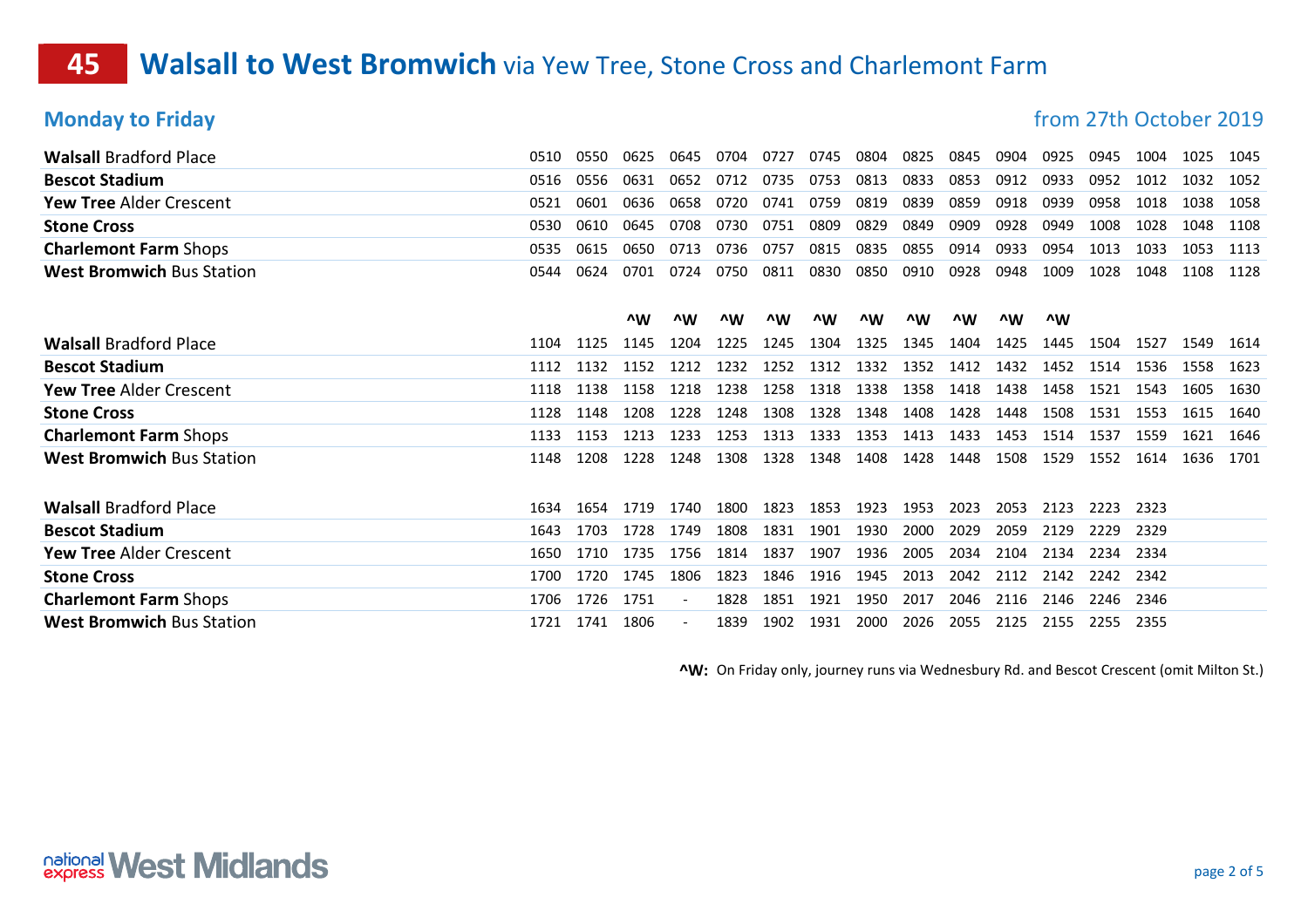## **45 West Bromwich to Walsall** via Charlemont Farm, Stone Cross and Yew Tree

| <b>Saturday</b>                  |      |      |      |      |      |      |      |      |      |                    |      |      |      | from 27th October 2019   |      |      |
|----------------------------------|------|------|------|------|------|------|------|------|------|--------------------|------|------|------|--------------------------|------|------|
| <b>West Bromwich Bus Station</b> | 0430 | 0530 | 0630 | 0730 | 0800 | 0830 | 0900 | 0930 | 0956 | and                | 16   | 36   | 56   |                          | 1516 | 1536 |
| <b>Charlemont Farm Shops</b>     | 0443 | 0543 | 0643 | 0743 | 0813 | 0843 | 0913 | 0943 | 1009 | then               | 31   | 51   | 11   |                          | 1531 | 1551 |
| <b>Stone Cross</b>               | 0448 | 0548 | 0648 | 0748 | 0818 | 0848 | 0918 | 0948 | 1015 | <b>at</b><br>these | 37   | 57   | 17   |                          | 1537 | 1557 |
| <b>Yew Tree Alder Crescent</b>   | 0455 | 0555 | 0655 | 0755 | 0825 | 0856 | 0926 | 0956 | 1025 | mins               | 47   | 07   | 27   | until                    | 1547 | 1607 |
| <b>Bescot Stadium</b>            | 0500 | 0600 | 0700 | 0800 | 0830 | 0902 | 0932 | 1002 | 1031 | past               | 53   | 13   | 33   |                          | 1553 | 1613 |
| <b>Walsall Bradford Place</b>    | 0506 | 0606 | 0706 | 0808 | 0838 | 0910 | 0940 | 1011 | 1040 | the<br>hour        | 02   | 22   | 42   |                          | 1602 | 1622 |
| <b>West Bromwich Bus Station</b> | 1556 | 1621 | 1645 | 1715 | 1745 | 1815 | 1845 | 1915 | 1945 | 2015               | 2045 | 2145 | 2245 | 2345                     |      |      |
| <b>Charlemont Farm Shops</b>     | 1611 | 1633 | 1657 | 1727 | 1758 | 1828 | 1858 | 1928 | 1958 | 2028               | 2058 | 2158 | 2258 | 2358                     |      |      |
| <b>Stone Cross</b>               | 1617 | 1639 | 1703 | 1733 | 1803 | 1833 | 1902 | 1932 | 2002 | 2032               | 2102 | 2202 | 2302 | 0002                     |      |      |
| <b>Yew Tree Alder Crescent</b>   | 1627 | 1649 | 1713 | 1742 | 1812 | 1842 | 1910 | 1940 | 2010 | 2040               | 2110 | 2210 | 2310 | 0010                     |      |      |
| <b>Bescot Stadium</b>            | 1633 | 1655 | 1719 | 1747 | 1817 | 1847 | 1915 | 1945 | 2015 | 2045               | 2115 | 2215 | 2315 | $\overline{\phantom{a}}$ |      |      |
| <b>Walsall Bradford Place</b>    | 1642 | 1704 | 1728 | 1755 | 1825 | 1855 | 1922 | 1952 | 2022 | 2052               | 2122 | 2222 | 2322 |                          |      |      |

### **45 Walsall to West Bromwich** via Yew Tree, Stone Cross and Charlemont Farm

| <b>Saturday</b>                  |      |      |      |      |      |      |      |      |      |      |             |    |    |    | from 27th October 2019 |      |
|----------------------------------|------|------|------|------|------|------|------|------|------|------|-------------|----|----|----|------------------------|------|
| <b>Walsall Bradford Place</b>    | 0510 | 0610 | 0710 | 0740 | 0810 | 0841 | 0904 | 0925 | 0945 | 1004 | and         | 25 | 45 | 04 |                        | 1504 |
| <b>Bescot Stadium</b>            | 0516 | 0616 | 0716 | 0746 | 0816 | 0846 | 0912 | 0932 | 0952 | 1012 | then        | 32 | 52 | 12 |                        | 1512 |
| <b>Yew Tree Alder Crescent</b>   | 0521 | 0621 | 0721 | 0751 | 0821 | 0851 | 0917 | 0937 | 0958 | 1018 | at<br>these | 38 | 58 | 18 |                        | 1518 |
| <b>Stone Cross</b>               | 0529 | 0629 | 0729 | 0759 | 0830 | 0900 | 0926 | 0946 | 1008 | 1028 | mins        | 48 | 08 | 28 | until                  | 1528 |
| <b>Charlemont Farm Shops</b>     | 0534 | 0634 | 0734 | 0804 | 0835 | 0905 | 0931 | 0951 | 1013 | 1033 | past        | 53 | 13 | 33 |                        | 1533 |
| <b>West Bromwich Bus Station</b> | 0543 | 0643 | 0743 | 0815 | 0846 | 0916 | 0942 | 1002 | 1028 | 1048 | the<br>hour | 08 | 28 | 48 |                        | 1548 |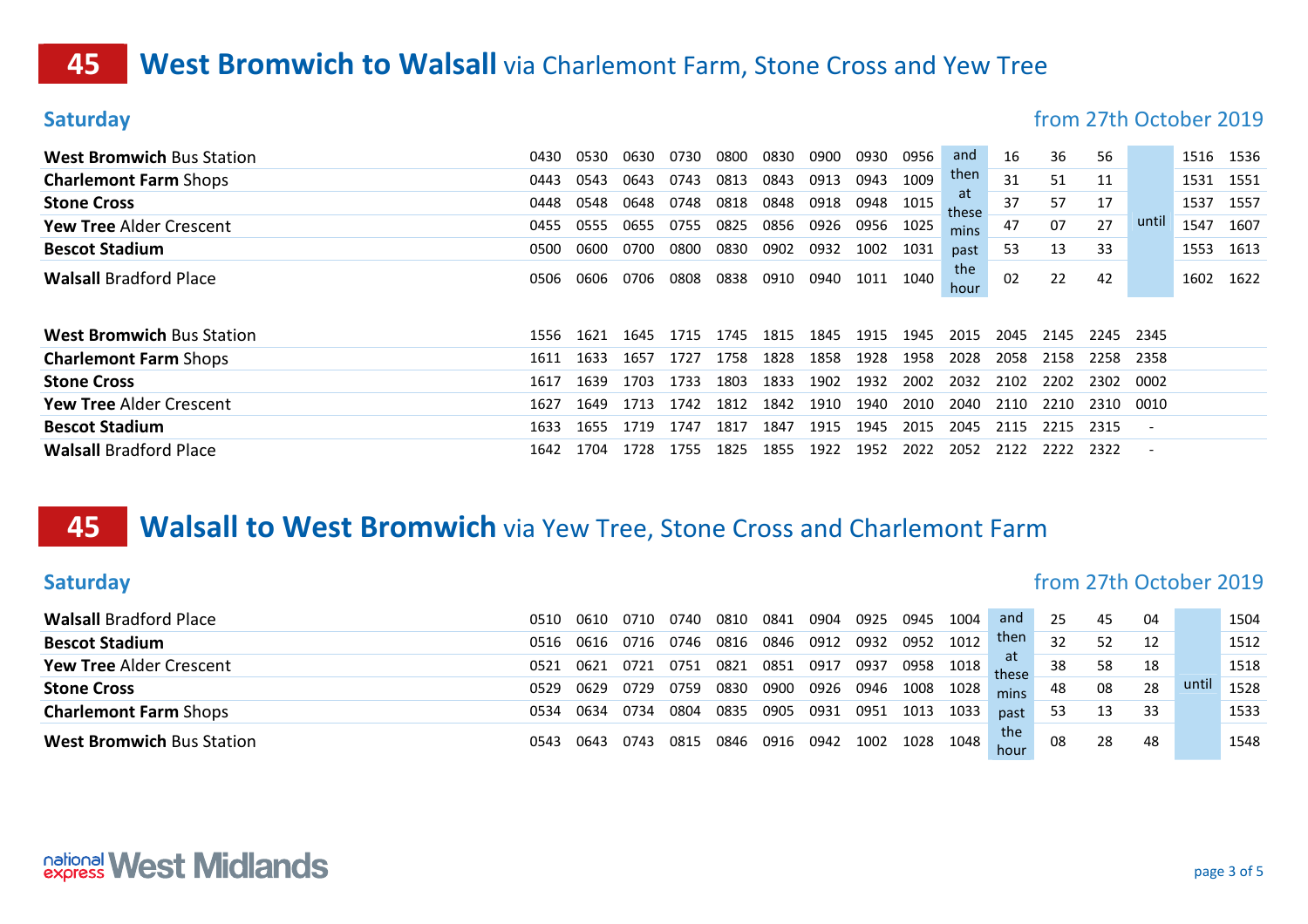| <b>Walsall Bradford Place</b>    |      |      | 1525 1545 1604 1627 1657      |  | 1727 1757 |                                                                  |  |  |  | 1827 1855 1923 1953 2023 2053 2123 2223 2323                               |           |  |
|----------------------------------|------|------|-------------------------------|--|-----------|------------------------------------------------------------------|--|--|--|----------------------------------------------------------------------------|-----------|--|
| <b>Bescot Stadium</b>            |      |      |                               |  |           |                                                                  |  |  |  | 1532 1552 1612 1634 1704 1734 1804 1833 1901 1929 1959 2029 2059 2129      | 2229 2329 |  |
| <b>Yew Tree Alder Crescent</b>   | 1538 |      |                               |  |           | 1558 1618 1640 1710 1739 1809 1838 1906 1934 2004 2034 2104 2134 |  |  |  |                                                                            | 2234 2334 |  |
| <b>Stone Cross</b>               | 1548 |      |                               |  |           |                                                                  |  |  |  | 1608 1628 1650 1720 1748 1817 1846 1914 1942 2012 2042 2112 2142 2242 2342 |           |  |
| <b>Charlemont Farm Shops</b>     | 1553 |      | 1613 1633 1655 1725 1753 1821 |  |           |                                                                  |  |  |  | 1850 1918 1946 2016 2046 2116 2146 2246 2346                               |           |  |
| <b>West Bromwich Bus Station</b> | 1608 | 1628 | 1648 1710 1740 1804 1830      |  |           |                                                                  |  |  |  | 1859 1927 1955 2025 2055 2125 2155 2255 2355                               |           |  |

### **45 West Bromwich to Walsall** via Charlemont Farm, Stone Cross and Yew Tree

### Sunday **Sunday from 27th October 2019**

| <b>West Bromwich Bus Station</b> | 0815 | 0845 | 0915 | 0945 | 1015 | 1045  | 1115 | and                | 45 | 15 |       | 1645 | 1715 | 1745 | 1815 | 1845 |
|----------------------------------|------|------|------|------|------|-------|------|--------------------|----|----|-------|------|------|------|------|------|
| <b>Charlemont Farm Shops</b>     | 0828 | 0858 | 0928 | 0958 | 1028 | 1059  | 1129 | then               | 59 | 29 |       | 1659 | 1729 | 1758 | 1828 | 1858 |
| <b>Stone Cross</b>               | 0832 | 0902 | 0932 | 1002 | 1032 | 1104  | 1134 | <b>at</b><br>these | 04 | 34 |       | 1704 | 1734 | 1802 | 1832 | 1902 |
| <b>Yew Tree Alder Crescent</b>   | 0840 | 0910 | 0940 | 1010 | 1041 | 1113  | 1143 | mins               | 13 | 43 | until | 1713 | 1742 | 1810 | 1840 | 1910 |
| <b>Bescot Stadium</b>            | 0845 | 0915 | 0945 | 1015 | 1046 | 1118  | 1148 | past               | 18 | 48 |       | 1718 | 1747 | 1815 | 1845 | 1915 |
| <b>Walsall Bradford Place</b>    | 0852 | 0922 | 0952 | 1022 | 1054 | 1126  | 1156 | the<br>hour        | 26 | 56 |       | 1726 | 1754 | 1822 | 1852 | 1922 |
|                                  |      |      |      |      |      |       |      |                    |    |    |       |      |      |      |      |      |
| <b>West Bromwich Bus Station</b> | 1915 | 1945 | 2045 | 2145 | 2245 | -2345 |      |                    |    |    |       |      |      |      |      |      |
| <b>Charlemont Farm Shops</b>     | 1928 | 1958 | 2058 | 2158 | 2258 | 2358  |      |                    |    |    |       |      |      |      |      |      |
| <b>Stone Cross</b>               | 1932 | 2002 | 2102 | 2202 | 2302 | 0002  |      |                    |    |    |       |      |      |      |      |      |
| <b>Yew Tree Alder Crescent</b>   | 1940 | 2010 | 2110 | 2210 | 2310 | 0010  |      |                    |    |    |       |      |      |      |      |      |
| <b>Bescot Stadium</b>            | 1945 | 2015 | 2115 | 2215 | 2315 |       |      |                    |    |    |       |      |      |      |      |      |